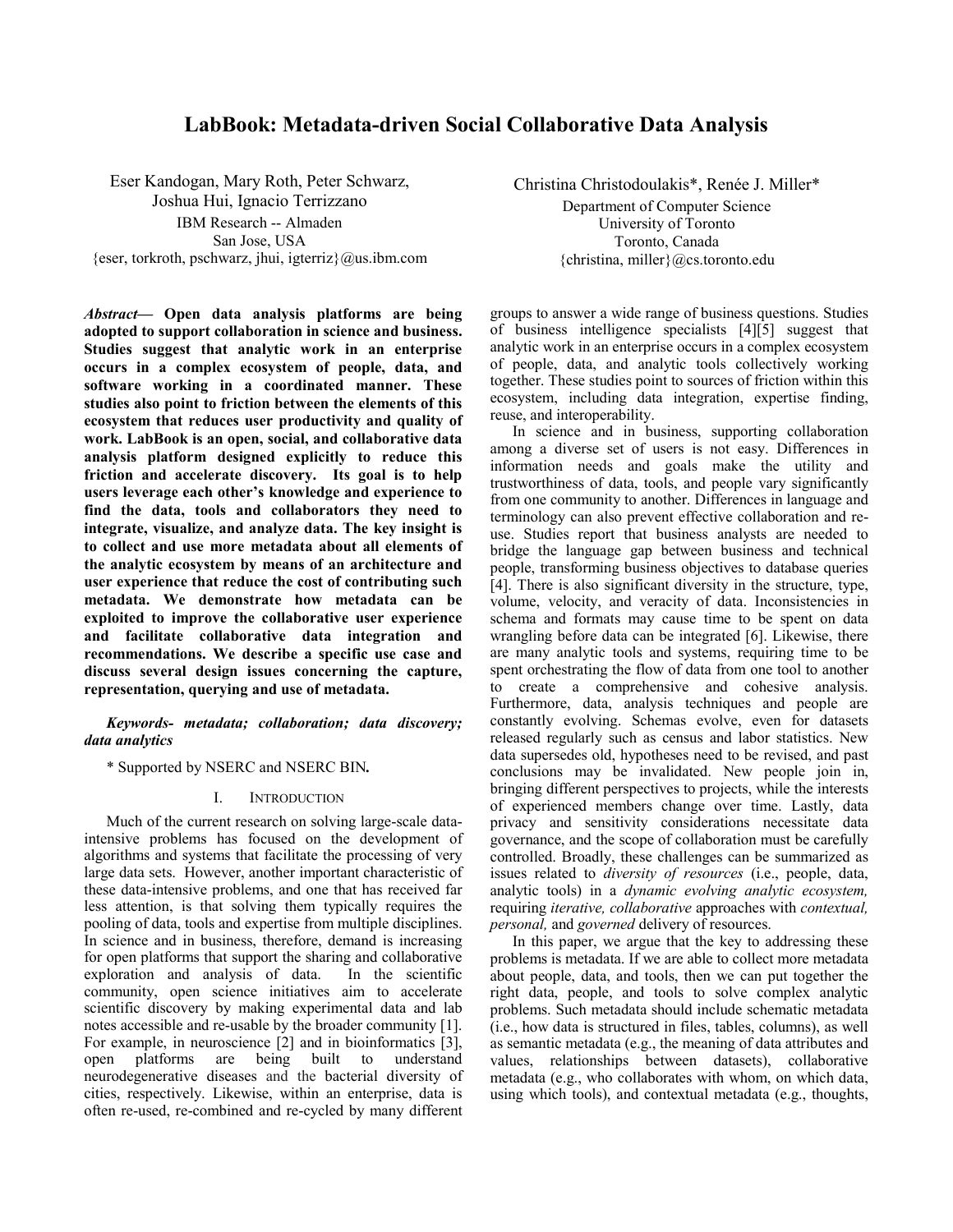hypotheses, decisions as people work). The metadata may be previously modeled metadata (for example, the schema of a structured or semi-structured dataset) or it may be inferred using a knowledge discovery process (for example, using a semantic annotation process to tag a dataset with concepts from an ontology or by extracting semantics from unstructured documents). The metadata must be complemented by a user experience design that facilitates seamless and silent capture of metadata as people interact with data, applications and each other, while also simplifying the dissemination of analytic output. The system should support people working with a multitude of tools, curating and enriching data over time, developing models, creating visualizations, leveraging each other's work and making and revising data-driven decisions in an incremental fashion. The system must have an open architecture into which analytic tools and applications integrate easily, and provide a central repository from which the tools can consume data and metadata and to which they can contribute back new data and metadata in turn. Such a repository may constitute a knowledge resource in and of itself, leading to an improved understanding of how people work with data and make decisions. This knowledge resource can be exploited to provide a personalized user experience, make contextual recommendations of people and data, and identify and reuse best practices.

The contributions of this paper are: (a) design and implementation of a *metadata schema and repository* for open analytics platforms as a queryable property graph, which represents schematic, semantic, collaborative, and contextual metadata; (b) design and implementation of a *social collaborative user experience* that exploits such metadata and reduces the cost of contributing metadata; (c) design and implementation of an *open analytics architecture*  that serves metadata to analytic applications; and (d) demonstration of several *uses of metadata* in data integration and data recommendation.

The rest of the paper is organized as follows. First, we present a real use case that informed the design of our work. We then describe LabBook, our implementation of an open social collaborative analytics platform, and describe its metadata repository, social collaborative user experience, and open architecture. Next, we describe how LabBook uses metadata to support analytic work including data integration and recommendations of data and people. We then briefly cover related work in the fields of metadata management, open science and data marketplaces. We conclude by discussing several issues relating to the capture, representation, and querying of metadata.

# II. USE CASE: METAGENOMICS

The recently-announced Consortium for Sequencing the Food Supply Chain (SFSC) will use metagenomics to study the genetic diversity of microbiomes in the food supply chain and create a corpus of data that reflects a metagenomic understanding of ingredients and their microbiomes [7]. LabBook is designed to serve as the collaborative analytics platform for members of the consortium. We interviewed



Figure 1. Metagenomics Use Case

several members of the consortium (three bioinformaticians and a computer scientist) to inform the design of LabBook.

The consortium is made up of members with diverse backgrounds, skills, and expertise, including biologists, machine learning experts, computer scientists, factory workers, and executives (Figure 1). Technicians take samples and send them to biologists. The samples are prepared and run through DNA sequencers, producing output files that contain sequence databases. These files are then shared with computer scientists, who implement algorithms developed by bioinformaticians. The algorithms compare the sequences with known reference data to characterize the microbiome of the sample. All participants iteratively and collectively analyze the results with the aim of detecting anomalies that might indicate the presence of a contaminant.

We note three important characteristics of this scenario. First, other than a shared goal, the constituents do not share the same level of expertise or even a common set of tools. Second, the scale of the data and of the analytics is significant, thus rendering email quite ineffective as a means for collaboration. A single dataset may span 10 terabytes of data contained in over 40000 files, and each file may require different processing and analysis. Finally, because this is a scientific discovery process, both the process and the outcome of the collective analysis are undetermined *a priori* and, in fact, both represent goals of the consortium; only in hindsight will the collaborators understand that they have discovered something important, and therefore the provenance of that discovery is key to establishing the reference data and a reproducible process.

Bioinformatics is a field rich with a variety of subspecializations. Such an environment breeds a *'loose'* collaboration style, often starting face-to-face at a conference, with conversations like "*this is what I can do for you, then we'll reconvene in a month or so.*" Another consortium member spoke of a pattern of recent projects, and described them as "*hub and spoke*", where "*collaboration is one to one, everybody is independently collaborating with the PI (Principal Investigator), who is sort of doing a crowdsourced analysis of his paper by sharing his data. He is a social networker, everybody has special takes on data and if lucky, it becomes a paper or a paragraph in the paper.*" In such a collaboration style, the interaction typically follows a pattern like "*I produce some analysis, generate a plot, attach it to an email, say, 'Take a look at this', He says,*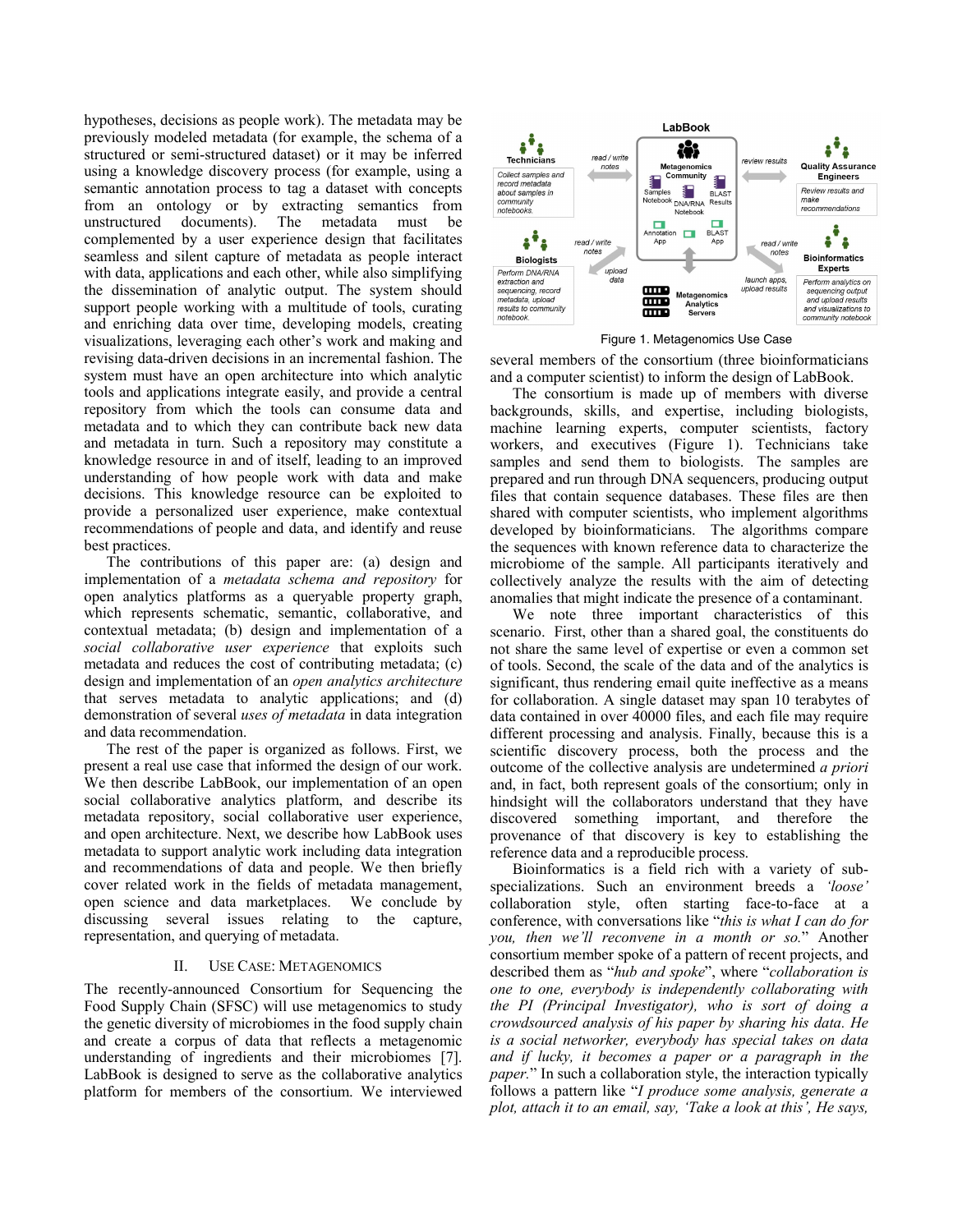*'Oh, that is interesting', I ask, 'Do you have this data?', He tells me to go to this ftp site...' This is what a lot of science is like today...*" Such loose collaboration is not supported very well by current collaboration tools, as one must spend a considerable amount of time to understand the context, datasets, and work done to respond appropriately. As one of the bioinformaticians put it: "*Email is not good. I need to invest a lot of effort in reading the email and trying to understand sort of what the context of this plot is, what do I know about this data, … Often I say, I guess I will look at it later. There are something like 40,000 datasets!*"

Such complexity in the diversity and scale of the data is at the heart of bioinformatics: "*Everything is a dataset. The thing you upload is a dataset, then if you process it and output something, that is a dataset. If you are looking at any particular dataset, you may want to know where it comes from*." The data represents a jigsaw puzzle, which is generated by a trial-and-error process that identifies and stitches together larger and larger genome fragments in order to create a complete bacterial genome. Besides data that is privately created and reused by bioinformaticians, there is also a large body of public data available. For example, the National Center for Biotechnology Information (NCBI), is an "*ecosystem that defies understanding at first glance. It is the work of hundreds of people over two-decades or more*." At such scale, people "*only understand a slice, kind of play with it, and experiment.*" For areas like bacteria, this is a very dynamic ecosystem with new data arriving weekly. Privacy is important, even when data is de-identified, as it may still contain traits of illnesses, revealing clinical details.

Bioinformaticians use a wide variety of tools for very specific tasks. They use wet labs to prepare samples and record metadata. Machine learning experts use various programming tools and scripting languages to develop workflows that implement specific sets of analyses over the output of sequencing. As one of the bioinformaticians put it, "*The community of bioinformatics is entirely built on software produced in academic labs, written by grad students. There are thousands of tools out there, and new tools come out all the time for the latest datasets.*" In such a diverse tool space, people have their own favorite 10 specific tools, while a few tools have the "*exalted status that 99% of people use.*" Each part of the work entails use of special tools, and work is done by "*putting different blocks together to come up with the process you want.*" Work can sometimes be repetitive, and may require digging up old emails to find out about how work was previously performed. Recalling a recent project, one of the bioinformaticians said that: "*They continuously get new data and update the references. Whenever they have a new reference we have to repeat all this mapping again*." Communication issues may also cause problems: "*We didn't understand from the start all their experimental setup. It was never communicated enough what data we should actually be comparing.*"

In summary, the metagenomics use-case exhibits many of the characteristics that argue for an open data analytics platform: it presents a dynamic living ecosystem with a continuous stream of datasets, people, and tools entering and exiting the collaboration. People have a variety of backgrounds, use a variety of tools, and have a variety of goals to achieve. Thus, there is no one authoritative source for data, no *de facto* standard for tools, and no wellestablished processes for analysis. This not only necessitates an open data analytics platform, but also incremental solutions to challenges such as personalization, collaboration, provenance, and reuse.

# III. LABBOOK: GRAPH, USER EXPERIENCE, **ARCHITECTURE**

LabBook is an open, social, collaborative data analysis platform designed explicitly to accelerate discovery by reducing friction in the analytic ecosystem, i.e., by helping users to quickly find relevant data, collaborate with others, and reuse analytic work within a community. In addition, LabBook provides a seamless and transparent provenance mechanism. A core element of LabBook is a *metadata graph,* which captures the interactions between data, people, and analytics and is used to facilitate, for example, recommendations of data and people related to a project. Additional metadata is silently contributed back to the metadata graph as people use the *social collaborative user interface*, in which events trigger the addition of new nodes and relationships to the graph. LabBook's *open extensible architecture* allows integration with many different analytic applications, thus serving as a general knowledge resource that can be exploited to provide a contextual and personalized user experience, to help users keep up-to-date with current work in their community, and to recommend datasets, people, and visualizations. Below, we describe LabBook's (1) metadata graph, (2) social collaborative user interface, and (3) open extensible architecture in more detail.



collaborative, and contextual metadata as a single resource

# *A. Metadata Graph*

Broadly, the property graph contains entities and relationships that capture schematic, semantic, collaborative,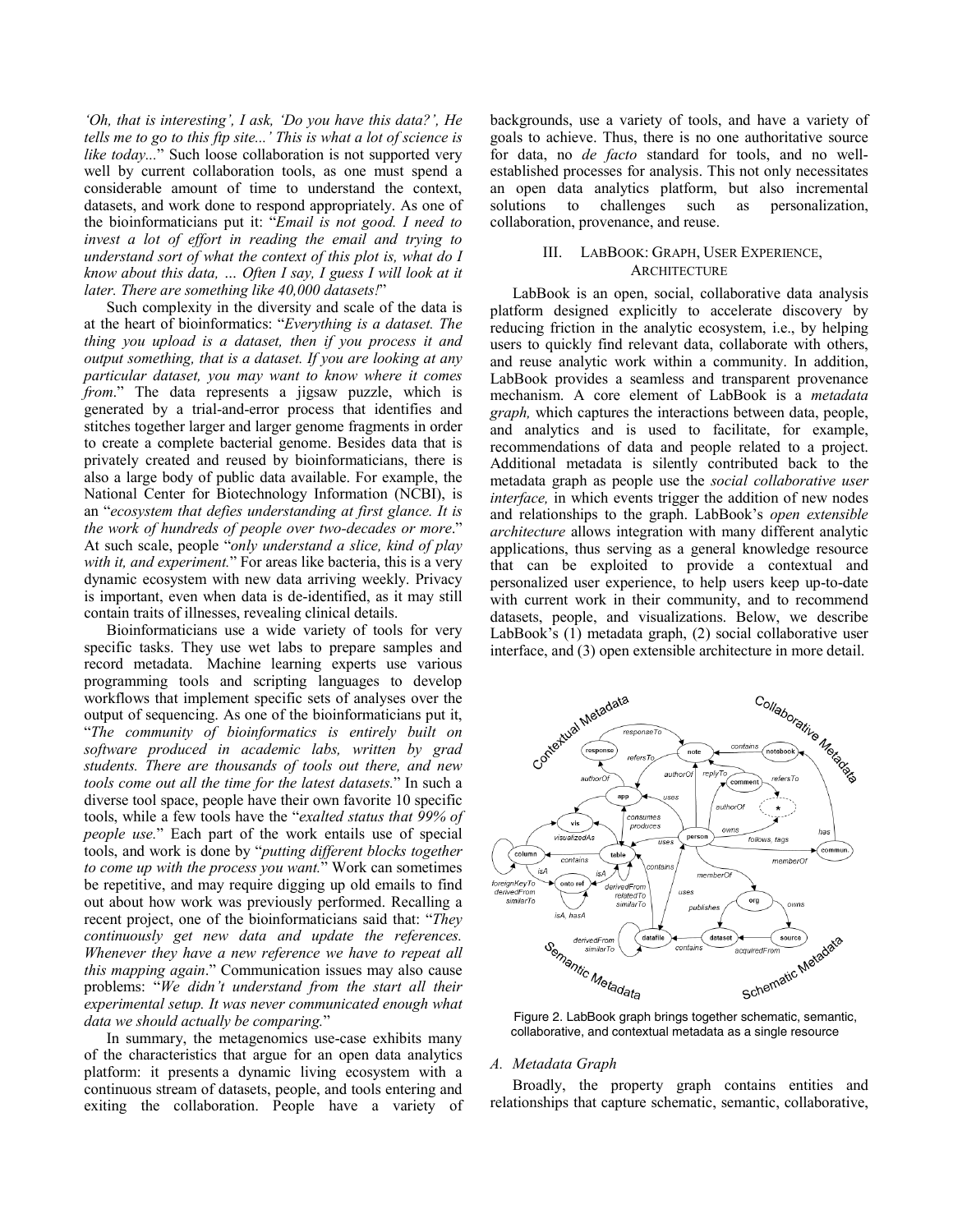and contextual metadata. *Schematic* metadata describes how data is structured, e.g., a zip file that may contain multiple CSV files, each containing multiple tables and sets of columns, is represented in the graph via entities such as dataset, data file, table, and column, and via containment and association relationships. *Semantic* metadata captures the meaning of data, e.g., that a table represents information abuot bacteria, or that a column represents a bacterial habitat, and also how data items are related, for example, the derivation relationship between tables. *Collaborative* metadata describes relationships between people, e.g., people following each other or collaborating in communities. Finally, *contextual* metadata captures the context of data use, e.g., scientists sharing their thoughts and hypotheses in notebooks where they can respond or contribute ideas.

The current graph schema (Figure 2) includes various entity types. All entities have basic attributes such as *preferredLabel*, *description*, *tags,* etc. and relationships such as *ownedBy* and *hasAttachment*. Several subclasses of **Agent** represent users, the organizations they belong to and the relationships among them. The **Asset** class represents resources, with subclasses such as **Dataset**, **Datafile**, **Table**, and **Column**. The **Application** class represents executable tools and services and provides relationships such as *consumes,* and *produces*. A **Visualization** is a visual representation of a data asset and a **Notebook** represents a collection of notes authored by one or more people. The **Notes** can be simple free-form text, or input for launching an app with parameters, and may themselves refer to other entities. A **Response** represents structured output from an application invocation represented by a **Note**. Lastly, a **SemanticType** represents a reference to a semantic hierarchy, such as a bacterial taxonomy.

Like entities, relationships can also have attributes. For example, the *similarTo* relationship between two assets (e.g. tables, columns, datafiles) has attributes such as *strength*, identifying the quality, and *source,* identifying the origin of the relationship (e.g., the name of a data service). The graph also supports custom user-defined attributes and relationships, which are important for external services that contribute to the graph.

The metadata graph is implemented using the Titan graph database [8], with Apache Cassandra [9] as the backing store, and exposes a set of services via RESTful APIs. These services are used to query, search, and monitor the metadata graph and also provide statistics over the graph. The query API supports graph traversal and update operations, facilitated by Gremlin [10], a functional graph language that allows complex queries to be constructed by chaining operators as path-expressions. The search API, implemented using Elasticsearch [11], supports keyword-based search with facets for type, date, and user-defined attributes. The search API also allows one to easily pull in entities related to those that match a search term. For example, a **Person** entity can be indexed not only in terms of its attributes, but also in terms of attributes of related entities such as communities, notebooks and datasets the person owns. Thus, a search for a dataset name also returns all users, notebooks, and other entities related to the matching datasets. The monitor API allows real-time tracking and searching of low-level graph events, including entity updates and relationship additions and removals. The activity API is built on top of the monitor API to support aggregation of all events related to a person, facilitating awareness and notifications. Finally, the statistics API provides statistics over the graph that are used, e.g., in recommenders that calculate the score of a dataset based on the number of notebooks that refer to it.

In open systems, governance and access control are key requirements. Thus, the LabBook graph APIs include both access control and authorization services. The access control service governs access to individual entities in the graph, for example, restricting the visibility of a dataset, or restricting the invocation of an app to selected people. The authorization service tracks and enforces data licensing agreements. For example, when access to a particular dataset is requested (either directly as download, or indirectly as a visualization), the service verifies that the user has agreed to the relevant terms and conditions.

The metadata graph is evolving and growing continuously, and can be populated in numerous ways. Information about assets such as datasets or applications is either provided by the user or extracted automatically. For example, when a dataset is imported from data.gov, basic metadata from the source is also imported. Applications can also populate the graph. For example, a metagenomics app publishes the dataset resulting from analysis as a new derived dataset. Most importantly, use of LabBook silently evolves the graph -- as individuals interact with entities, new entities and relationships are added to record that activity.

### *B. Collaborative User Experience*

The LabBook user interface design delivers a social, conversational user experience, where each user has a homepage, can create communities, can follow entities such as people and datasets, and can explore data in an *ad hoc* and agile manner (Figure 3). A user's homepage lists her communities, recent notebooks, frequently used apps, datasets, and documents, as well as recommendations of people, data, notebooks, and applications based on her

| LabBook - Experience accelerated discovery                                                                                                            |                                                       |                                                                                                                                                       | Deploy Ages gift<br><b>MAY kandoran</b><br>۵                      |  |
|-------------------------------------------------------------------------------------------------------------------------------------------------------|-------------------------------------------------------|-------------------------------------------------------------------------------------------------------------------------------------------------------|-------------------------------------------------------------------|--|
|                                                                                                                                                       | <b>Recent Activity</b>                                |                                                                                                                                                       | <b>vRecommended People</b><br><b>临时</b><br><b>Po Car Kandogan</b> |  |
| Mary Roth                                                                                                                                             | <b>Yesterday</b><br>[2] Data Cumbin has a new note:   |                                                                                                                                                       | Haraha Krishnaraddy                                               |  |
| forloofh@un.brn.com                                                                                                                                   |                                                       |                                                                                                                                                       | <b>James Kaufinan</b>                                             |  |
| <b>Sor Perfort Persons Notes View Steam</b>                                                                                                           |                                                       |                                                                                                                                                       | Libbrok Use                                                       |  |
| I am Messarch Staff Member In the Services.<br>Research group at the Blu Aimader Research                                                             | . Ever Kandegan ran bed progress report 5             |                                                                                                                                                       | Mina Haiminen                                                     |  |
| Center. I'm also associated with the Accelerated<br>Discovery Ltd. a new collaborative slatterm for                                                   | Dota Curation has a new note:                         |                                                                                                                                                       | *Recommended Tables                                               |  |
| research focused on developing solutions to cata-<br>Intensive problems, I started at Almaden as part                                                 | East Kandogan ran Metapenomics                        |                                                                                                                                                       | <b>B</b> Norteommandstons found.                                  |  |
| of the Computer Science group, where my flocus<br>was on data integration and guery optimization. I<br>had the good to tune to be a key member of the | ovid Chambilas created CP Dismond Dental 18% datafter |                                                                                                                                                       |                                                                   |  |
| Garlic project, a heleropeneous data integration<br>plattern that became the core of the infoliohere.                                                 | State State Edund creded CP dental tally data tie     |                                                                                                                                                       |                                                                   |  |
| hederation Server, and led to many happy vears<br>for me at the BM Stricth Valley Lab as a                                                            |                                                       |                                                                                                                                                       |                                                                   |  |
| member of the infoSphere product development<br>team. I have a master's degree in computer                                                            | 06/13/2015                                            |                                                                                                                                                       |                                                                   |  |
| science from the University of Virisconsin, and<br>OU to CrP yet alterned of printer y Arcia will<br><b>Carta Crist</b>                               | Di Data Cumition has 2 new notes                      |                                                                                                                                                       |                                                                   |  |
| <b>Follower: 1 Following 6</b>                                                                                                                        |                                                       |                                                                                                                                                       |                                                                   |  |
| vWy Communities                                                                                                                                       | 06/18/2015                                            |                                                                                                                                                       |                                                                   |  |
| <b>ARE</b> Only Scientists @IDII                                                                                                                      | Text has a new note                                   |                                                                                                                                                       |                                                                   |  |
| <b>MACAW saty ascolars</b>                                                                                                                            | <b>Eler Kandogan</b>                                  | From their home page, a user can<br>see recent activity from their social<br>network, capture context and run<br>apps in notebooks, track provenance, |                                                                   |  |
| <b>ALC Mark PROD Samples</b>                                                                                                                          | TOTAL TREES WEEDS<br>Date                             |                                                                                                                                                       |                                                                   |  |
| New + Mex All                                                                                                                                         | 1/2/2010<br>23<br>17                                  |                                                                                                                                                       |                                                                   |  |
|                                                                                                                                                       | 1/5/2010<br>29<br>29                                  |                                                                                                                                                       |                                                                   |  |
| with NoteBooks                                                                                                                                        | 62<br>60<br>1/8/2010                                  |                                                                                                                                                       |                                                                   |  |
| Väuta emokiementud                                                                                                                                    | 12<br>1/11/2010<br>12                                 |                                                                                                                                                       |                                                                   |  |
| Labillook Experience Reports                                                                                                                          | 1/14/2010<br>122<br>114<br>1/17/2010<br>74<br>83      |                                                                                                                                                       |                                                                   |  |
| New Y Ulea All                                                                                                                                        | 1/20/2010<br>$\overline{c}$<br>$\overline{c}$         | and view recommendations.                                                                                                                             |                                                                   |  |
|                                                                                                                                                       | 1/23/2010<br>27<br>30                                 |                                                                                                                                                       |                                                                   |  |
| with Apps                                                                                                                                             | 1/26/2010<br>10<br>14                                 |                                                                                                                                                       |                                                                   |  |
|                                                                                                                                                       | 1/29/2010<br>95                                       |                                                                                                                                                       |                                                                   |  |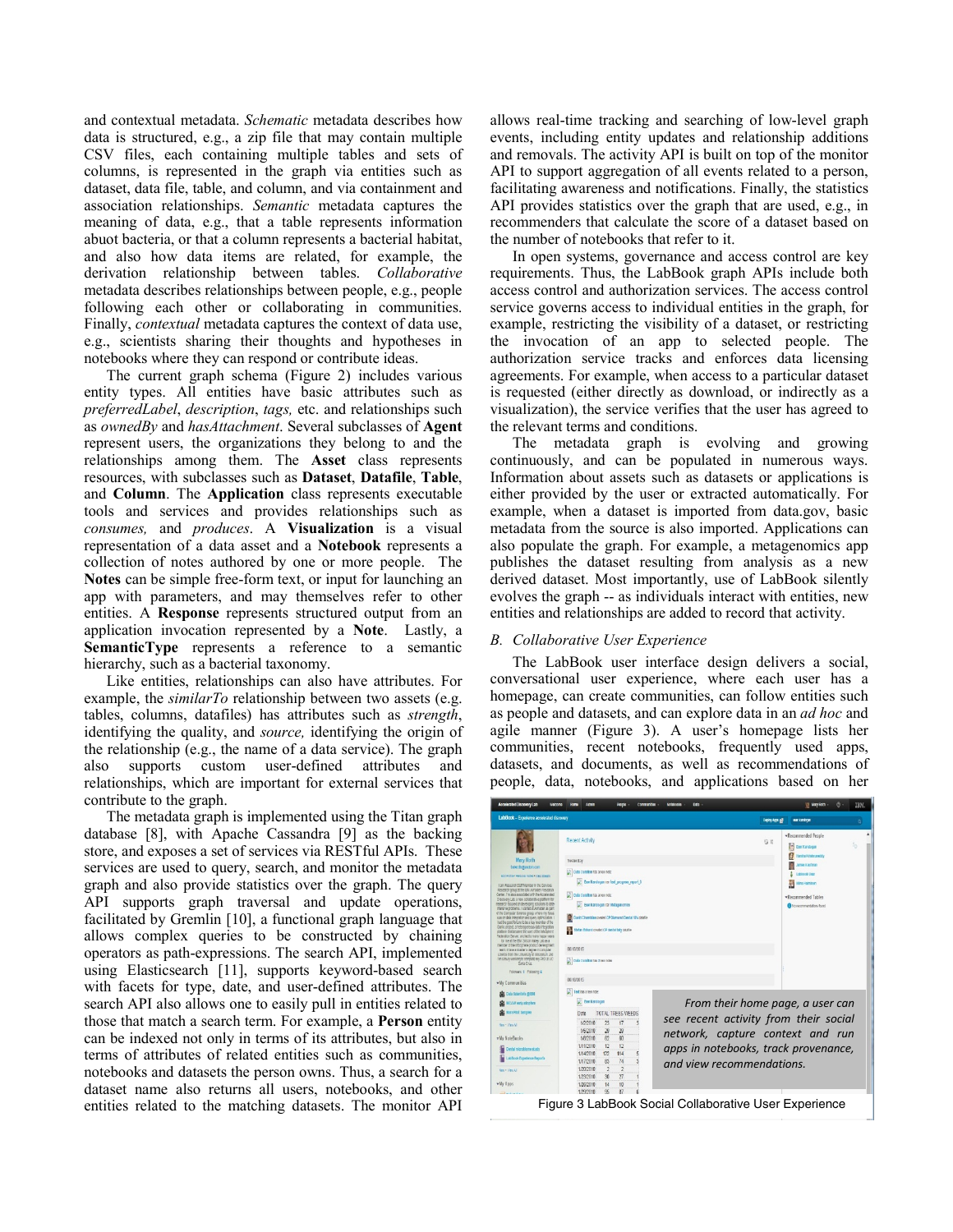

Figure 4. In a series of notes, user (a) curates and adds tables, (b) creates an initial visualization, (c) enriches data by assigning columns to ontological references, (d) produces a map visualization that leverages such semantic metadata, and (e) and is about to launch the visualizer app to examine correlations.

activity. At the center of the homepage, other activities relevant to the user are summarized, including notes mentioning the user, updates to notebooks of which she is an author, new notebooks added to her communities, and new releases of datasets she is following. The activity stream gives a quick overview of recent activity, but also provides an opportunity to make quick responses to urgent notes.

While the activity stream allows the user to respond to multiple ongoing activities quickly, the user can also switch to a specific community page or a notebook to do focused work. Any entity in the UI is clickable, allowing the user to switch to a page designed specifically to show an entity and its related information. For example, a dataset page shows lists of data files and tables, visualizations, users, and comments, along with schematic metadata such as data sources and publishing organizations. A community page contains people and notebooks, along with apps and datasets relevant to that community. For example, the page for a community of genomics researchers might include biologists and machine learning experts, DNA sequence datasets, specific genomics apps, and notebooks for discussing the metagenomic content of a sample.

 Notebooks act as a digital version of a scientist's lab notebook. They contain free-form notes about work being conducted, such as thoughts regarding analysis of a particular dataset, and artifacts that would facilitate such analysis, such as visualizations and models. Notebooks can be public, private or shared, allowing information to be compartmentalized if necessary. By capturing the exchange of ideas, knowledge and expertise in notebooks, LabBook facilitates collaboration among a community of individuals Apps can also be invoked from notes in the context of a notebook, capturing the input, output, and status of execution. For example, in Figure 4, Eser starts by uploading a zip file (ARB Dataset) that contains air quality measures for California, using a curation app to analyze the zip file and create three tables as a result. In the next step, Mary invokes a visualization app to explore the locations of sensors collecting the air data, passing a particular table as a reference. The visualizer app responds back by presenting a dialogue to let Mary select the specific columns to include in the visualization. It then renders the visualization back into the notebook, making it available to all notebook users. Mary adds a comment, indicating she was expecting the results to be displayed on a map. Next, Eser uses another app to associate the *Latitude* and *Longitude* columns with semantic tags. This information is captured in the graph, so when he reruns the visualizer, it can leverage the new information to choose a map as a more suitable rendering of the data.

Notebooks enable a key feature of LabBook by allowing collaboration to co-occur within the same context as the actual analytic work. This is in contrast to standalone collaboration applications, where users need to actively integrate work artifacts to support their collaborative use. Notebooks give users a complete and comprehensive log of their collaborative work, for both their benefit and for the benefit of their colleagues, for example, to examine and discuss how a particular analysis was conducted. Notebooks are a natural and seamless way to capture the context of how a particular result was derived, enabling governance and provenance of data assets. Connections in the metadata graph facilitate collaboration indirectly, by enabling reutilization of artifacts created by others (e.g., previously curated or analyzed datasets, visualizations) and directly, by connecting users with identified experts. For example, when a dataset is referenced in a notebook, another user can traverse from the dataset page to any notebook in which this dataset is used and also traverse to related individuals and communities. Such browsing capability allows the user to see the context in which the dataset was used, where it can be assessed for its trustworthiness.

Collaboration is also implicitly supported through people recommendations (see Section IV.B). These can be general, based on all of a user's interactions, but may also have a specific search as their context, in which case the recommenders are used to rank and personalize the search results. For example, when users are searching in a particular notebook, matching datasets owned by the notebook's authors will be ranked higher than others.

The graph API allows overlaying of connections from external social networks (e.g., Facebook<sup>TM</sup>) on to the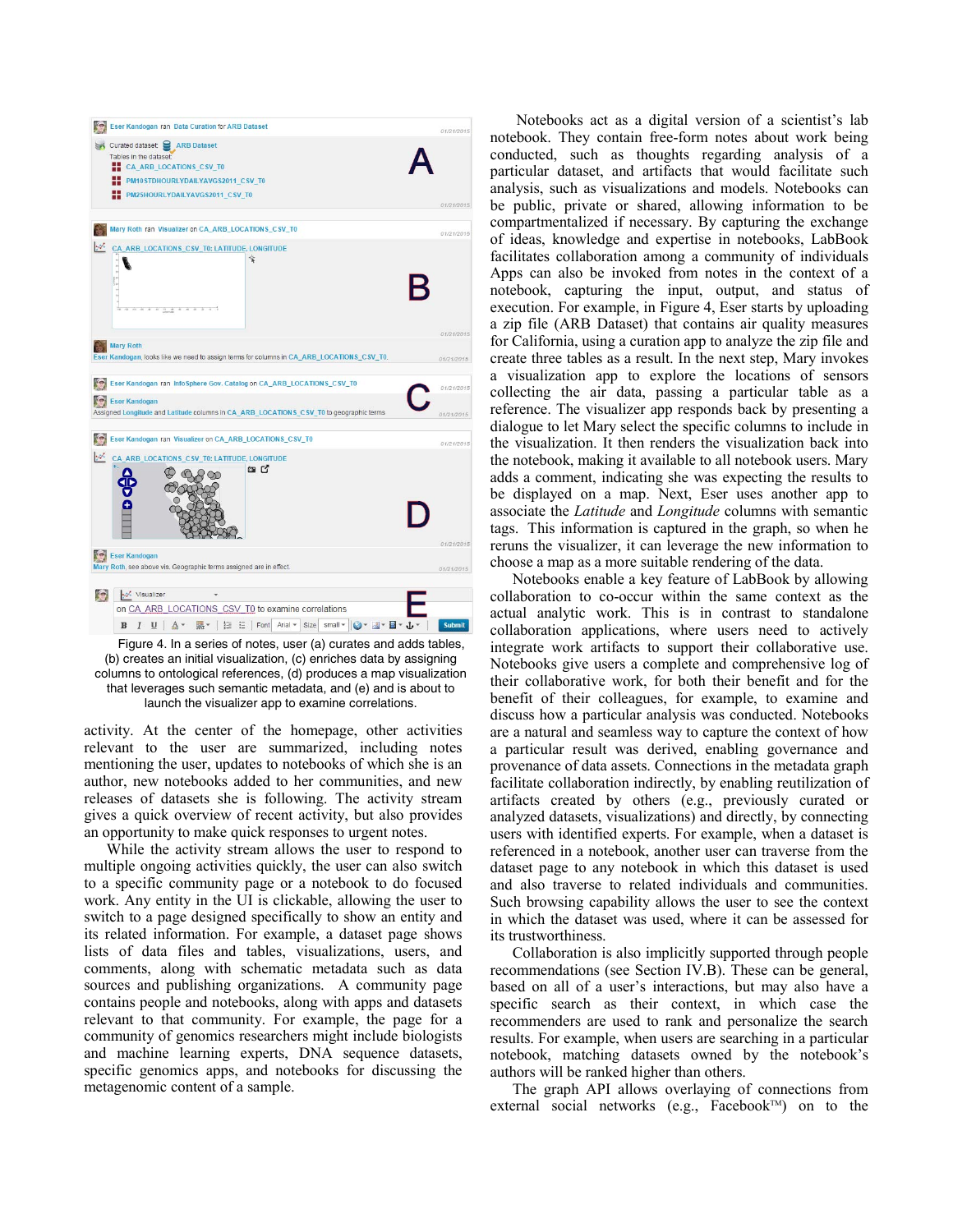LabBook graph. As an example, we currently pull such data from our corporate social network, IBM Connections [12]. Relationships among individuals are discovered by the Social Networks and Discovery (SAND) service [13], which looks for evidence of strong social connections based on coauthorship and other factors, and populates these relationships in the graph along with a score and date.

# *C. Architecture: Analytics Integration Hub*



Figure 5. Apps Architecture and API

An extensible apps architecture is critical to achieving an open analytics platform, and especially so for the metagenomics use case, as bioinformaticians uuse a large set of analytic tools. LabBook's web-based apps architecture allows users to dynamically upload and register apps, and its app framework provides APIs that allow anyone to develop apps and integrate them. LabBook comes with several default apps for visualizing data, browsing catalogs, recommending data and people, etc.

A contributed app is packaged as set of source (e.g., JavaScript) and support files (e.g., images, UI templates, or internal data), along with a descriptor that lists package contents and app metadata (e.g., name, description, icons, applicable roles, etc.). Typically, contributed apps have frontend and backend components. The backend components, often deployed on another server as a webservice, do the heavy lifting in terms of computation and input/output, while the frontend components support basic user interaction and integration with the LabBook UI. Apps can leverage the services provided by the metadata graph's RESTful APIs, and can expose their functionality from different parts of the collaborative platform (e.g., in notebooks, and in context-menus) (Figure 5). The essential app-related APIs are: (1) the app store API, providing registry and catalog services for apps; (2) the query API, supporting queries over the metadata graph; (3) the monitor API, tracking graph events; and (4) the statistics API, for periodically computing general statistics over the graph. Additional APIS include a data API for retrieving content and an authorization API that allows apps to verify user access to data content. Using these services, apps can perform computation over the graph and put computed

output (e.g., a model, visualization, or derived data) as a response into the graph and render it into a notebook.

Integration with the LabBook user interface is typically handled in the app frontend by extending the JavaScript Apps API, which facilitates the flow of interaction between the app and the user interface. When LabBook is loaded in the browser, JavaScript app code specified in the app descriptor is dynamically loaded and initialized. When an app is launched in the context of a notebook, the app receives the content of the note and parameters. It may then display UI dialogs to gather more information, or call backend APIs. The app may use the various data and graph services to fetch more data and continue performing the computation. Once the computation is done, the app creates a response, which is then linked to the originating note in the notebook. Upon receiving the response event, the LabBook UI calls the app to see if further interaction is needed to render output (based on the response) into the note. If the backend computation is a long-running process, the backend can occasionally update the response entity with the status of the computation, which may also be rendered into the notebook.

A key aspect of this architecture is that the graph serves as an integration hub. It is available to be used not only by the LabBook UI, but also by all the analytic apps. Thus, one can capture the context of all interactions between people and data as revealed through their invocation of various applications. As such, the graph serves as a general repository of how data is used, and how data is transformed from one analytics app to another, while capturing provenance information all along the way.

### IV. LABBOOK: EXPLOITING METADATA

In this section, we illustrate how a unified metadata graph, which represents schematic, semantic, collaborative, and contextual metadata about people, data, and tools, can improve data integration and recommendations, and we argue that the combination provides a richer fabric for discovery than the sum of the individual metadata types.

### *A. Data Integration*

An open analytics platform contains data on a wide range of topics, from a variety of publishers that is owned and curated by numerous users, thus providing a springboard for data integration [1]. Metadata management for data integration has historically focused on schema-based techniques to discover mappings or referential integrity constraints between datasets [14], content-based techniques to identify columns that contain overlapping data values [16], and semantics-based techniques [17] to discover data with similar meanings.

However, a challenge with such discovery techniques is that they run independently, making it difficult to derive real value. For example, knowing that two datasets contain columns whose values are formatted the same way and are in similar ranges offers a clue that the datasets may be combined. But, do the columns represent the same semantic concept, such as temperature? Do they contain the temperature of the same sample at the same time? Who created these datasets and for what purpose? All these factors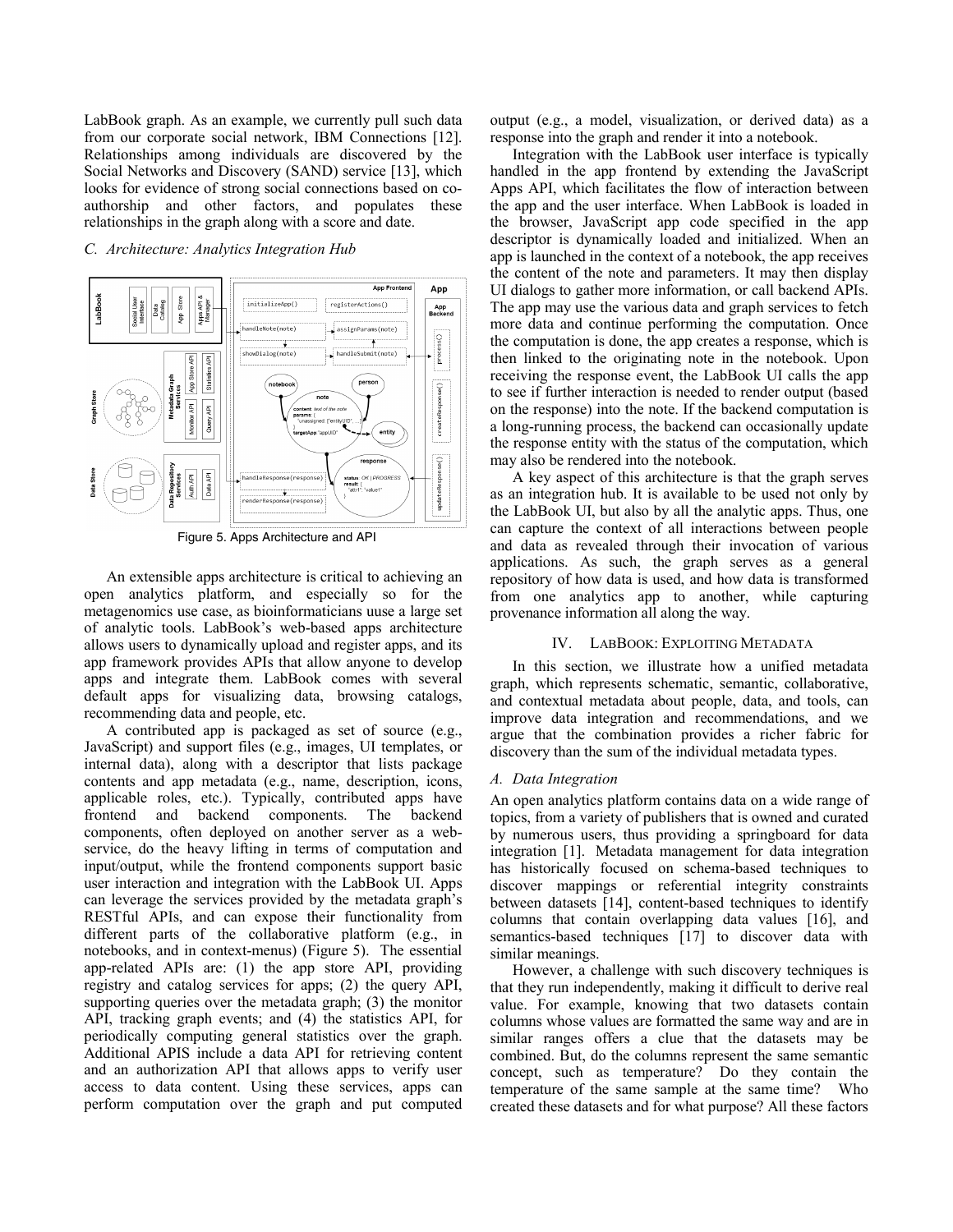would need to be considered to decide whether it makes sense to actually integrate these tables. The value proposition of LabBook's metadata graph is that it serves as an integration hub where disparate metadata can come together and facilitate an iterative and collaborative approach to

integration. The LabBook metadata graph has several entities, attributes, and relationships intended to capture metadata for integration. While relationships such as *foreignKeyTo*  represent data schema constraints, another relationship, *relatedTo,* can be used to indicate a content-based relationship. These attributes and relationships can be entered by the user, populated from a standard metadata repository or derived by an app. LabBook's curation app derives schematic and semantic metadata by analyzing the structure and content of files. If data is imported from an open-data site, additional available metadata, including a description, the source, the publisher, the number of downloads, etc., is captured by the app as attributes and relationships. Thereafter, social and collaborative metadata is collected over time through the LabBook UI and APIs, including end-user tags on columns and tables, taxonomic terms assigned to columns, tables, and datasets, or even schema mappings between tables. While at the onset a dataset might have a limited amount of metadata, additional entities and relationships may be created by schema mapping tools, linked data discovery services, and automatic techniques that use ontology resources. The graph provides a holistic ecosystem for data integration, capturing a temporal history that records all of a user's activities, including for example, explicitly combining datasets to create a visualization.

### *B. Recommendations*

Presenting tailored content to the user can make for a more productive user experience. To facilitate collaboration among researchers, LabBook provides its users with recommendations for various types of assets, including data, apps, other users, communities and notebooks. The rich structure of the LabBook metadata graph makes it a good source of information for making these recommendations.

LabBook generates several kinds of context-aware recommendations, from general-purpose recommendations on a user's homepage to personalized content on specific asset pages and personalized ranking of search results. For example, on the user's homepage, recommendations target the user's complete profile, using all related entities from the property graph as context (including the user's social network, datasets she has used, notebooks she has authored, etc.) However, when performing a search in a notebook, browsing another user's profile, or visualizing a dataset, that particular context, as well as the identity of the user, is used to generate recommendations. A search such as "sensors in CA", as illustrated in Figure 6, can leverage relationships between potential dataset candidates and entities in the context (e.g., the issuer, Mary, the search note, "sensors in CA", and the notebook containing it, "Ozone"). For example, the ESRL2 dataset might be preferred over the CA-ARB dataset because Peter is a colleague who has

collaborated with Mary while John has not, making Peter's relationship to Mary weigh more than John's.

As illustrated above several factors come into play when making recommendations. These factors can be broadly classified as semantic, temporal, and network (social and otherwise) factors, each leveraging different entities and relationships, and their statistics from the graph. Semantic factors entail features of the graph that represent semantic associations between entities, such as related tables or foreign key relationships. Temporal factors incorporate the time dimension, such as freshness of datasets or recent uses of datasets. Network factors include social connections between people (e.g., followers or co-membership in communities) and distance/paths between entities both in structure (e.g., graph distance) and in semantics (e.g., datasets used in same notebooks or datasets used by a person who is following a community member). For all these factors, statistics are key to understanding the popularity and frequency of access to assets.

While an in-depth description of LabBook's recommenders is beyond the scope of this paper, let's discuss how the recommender system utilizes the metadata graph. LabBook's recommender manager governs a number of entity-specific recommenders, each utilizing a set of features. Features represent some input to the recommender, such as popularity of a dataset, semantic relevance to keywords, etc. Naturally, a dataset recommender considers a different set of features than a person recommender, but some common features might be shared. Each feature is backed by both an offline and an online computation. The offline part performs compute-intensive tasks, such as computing graph statistics and populating the statistics database with information like numbers of followers, numbers of shared notebooks, etc. The online part computes a score, given a specific instance of a potential recommendation, leveraging the graph, statistics, and various indices. The entity recommenders then combine the individual feature scores by applying an entity-specific model that weights each feature to compute an aggregate score.

Recommendations must come with explanations, so that users can understand the rationale behind them and determine whether they are appropriate. Recommenders in LabBook collect explanatory information (such as communities shared between a recommended person and the



Figure 6. Contextual search leverages recommenders to re-rank results according current context (i.e., person, note, and notebook)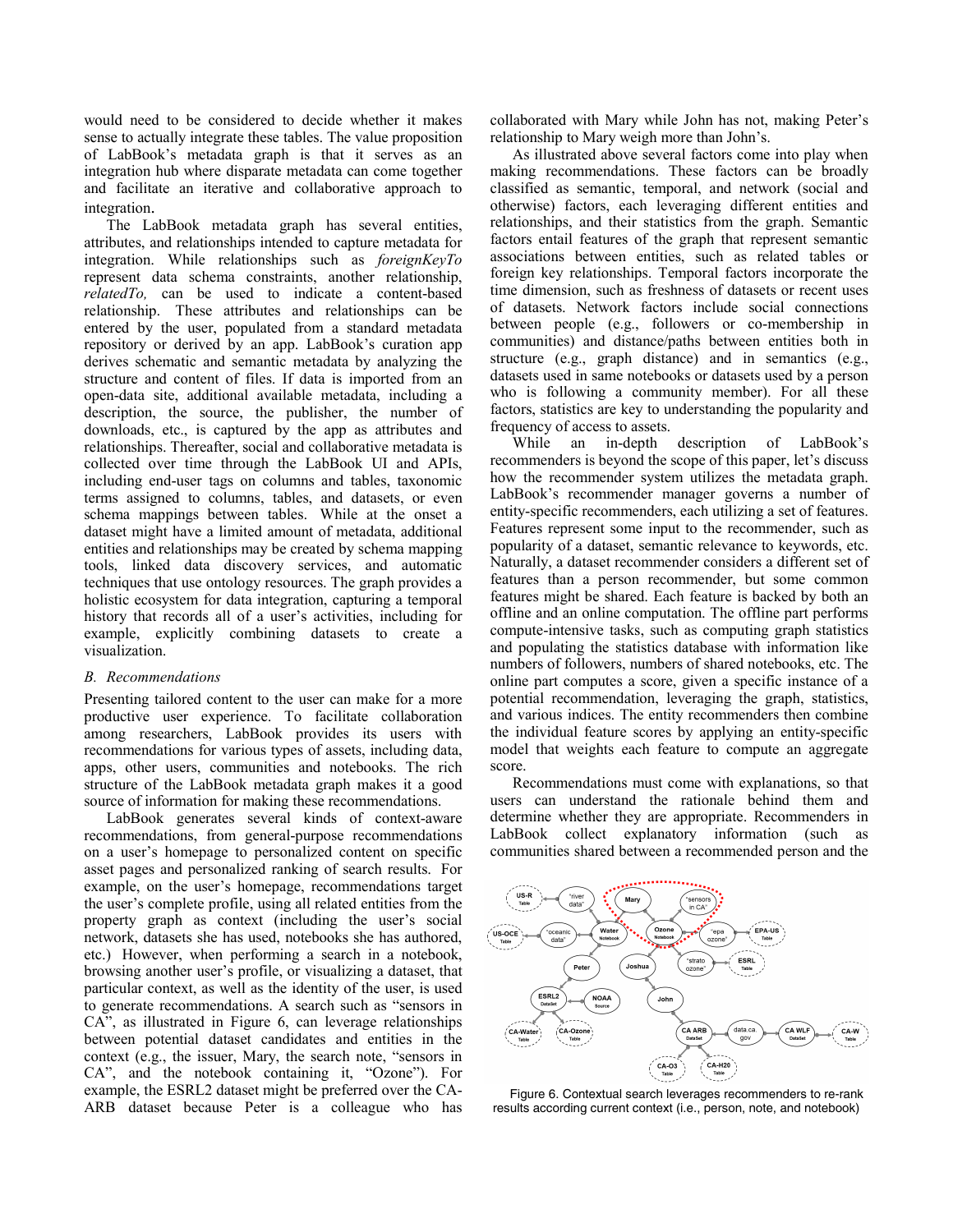user requesting the recommendation) in their offline processing, and include it as part of the recommended entity during online processing. When recommendations are presented to the user, each recommended entity comes with individual scores for each feature, along with information on how this score differs from the scores of other recommended entities. Icons are placed next to each recommended entity when a particular feature contributed to the entity's score significantly more than others. On demand, users can request further information and see a detailed listing of all associated entities and relationships that contributed to the recommendation. The LabBook recommender manager is extensible in that new features and new entity-recommenders that utilize the graph's monitor, query, and statistics APIs can easily be added to the system.

# V. RELATED WORK

# *A. Metadata Management*

As noted in Section IV.A, research in the data management field has historically focused on *schematic*  metadata. In a good database design, metadata is created that is both prescriptive (e.g., constraints that ensure the data remains consistent) and descriptive (e.g., unenforced business rules describing an intended semantics and human readable descriptions of column names and values). The main challenge in data integration is to create metadata that relates data from different sources, thus illuminating how they can be combined. Schema mappings, one of the main metadata abstractions used in data integration, are a form of referential constraint that specify how data in one source may be transformed to fit into the structure of another source[15]. When the goal is not integration (representing all data under one structure), but rather alignment (being able to use many data sources collectively), link discovery techniques are often used to identify data in multiple sources that refer to the same real-world entity (entity-resolution problem) [16].

In recent years, more emphasis has been placed on linking schematic metadata to semantic knowledge. Semantic approaches [18] leverage known ontologies to map data attributes to ontological references that serve as the basis for integration. Systems such as DBNotes [19] allow one to attach annotations to data that describe the data or its relationship to external entities, such as people and visualizations. There has been some work on formalizing annotations that record the provenance of data (for example, who created or verified the data).

In general, metadata that records or facilitates collaboration has received less investigation than schematic metadata. Recent work in the data management community aims to close this gap by leveraging people more, from reasoning about provenance, responsibility, and trust [20], to supporting integration incrementally in a pay-as-you-go approach [21], to using crowd-sourcing techniques for querying [22]. Metadata such as data source, context of use, and domain are under-explored, as such information has typically not been captured or represented conveniently in previous work.

Several visual analytic systems have started capturing and using different types of metadata. Provenance is a key aspect of the system design in VisTrails [23]. During exploratory tasks, VisTrails records detailed provenance information, such as input datasets, parameters, and data flow configurations, in a relational database. This information is used for sharing and for simplifying the visualization process, by recommending related visualizations and guiding semi-automated changes to the visualization [24]. While similar in its goals, LabBook is an open web-based data analytics platform, with a diverse set of users, datasets, and analytic tools. It goes beyond VisTrails in capturing and reusing more metadata, particularly collaborative metadata (via social connections between communities of users), contextual metadata (via free-form notes in notebooks and attached resources), and semantic and schematic metadata (via references to ontologies that capture semantics). Such metadata can be helpful to gain a deeper understanding of users' activities.

# *B. Open Analytics Platforms*

Driven by the open science initiatives mentioned in the introduction, a team at the University of Virginia created the Open Science Framework [25], an open platform that enables scientists to manage and share research materials among collaborators, and also increases transparency by making much of the scientific workflow public. OSF is designed partly as a network of research materials, partly as a version control system and partly as collaboration software. It provides a project management system similar to GitHub, but is tailored to support the scientific workflow and management of research materials. It therefore provides specialized features like recording of individual research contributions and project registration for material certification at particular points-in-time (e.g., preregistration for confirmatory analysis). It also provides a flexible add-on system that allows others to contribute to the platform.

Other open analytics platforms include Jupyter [26] and Apache Zeppelin [27], which are collaborative notebookbased interpreters that enable collaborative analysis and visualization for data scientists. These platforms are centralized repositories for researchers to collaborate and track their activities. However, most of the metadata captured is descriptive and individual research materials are not linked to people and tools that could provide context and thereby enable recommendations and further discovery, as is done in LabBook.

# *C. Open Data and Data Marketplaces*

Data is becoming an important commodity. Consumers range from individuals or small organizations to large enterprises, organizations and governments. Multiple sources are curating, publishing, and hosting data. These sources include open data platforms [28][29][30][31], data marketplaces [32], and new emerging platforms such as DataHub [33] and dat-data.com. Open data platforms typically host data of small volume but large variety. The data hosted there is often data published by public or private organizations to fulfill transparency mandates or in support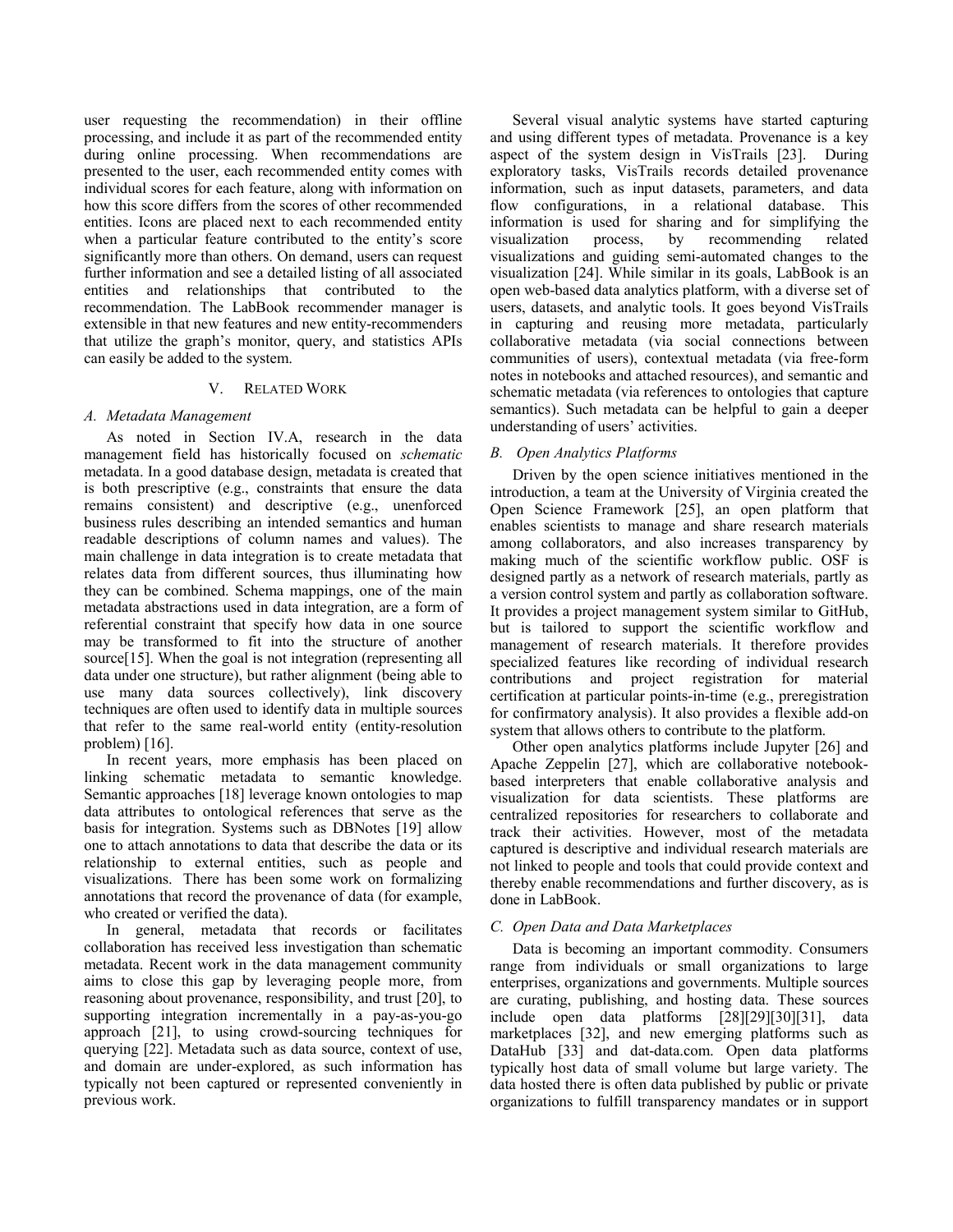of citizen engagement. The data is often poorly curated and difficult to use, requiring considerable refinement before it can be of significant value. Data found in data marketplaces is generally of larger volume but lesser variety, and has been curated to a higher degree, as it is for sale. In both cases, however, the discovery process is painful. Users must sift through data catalogs or search for data using specific search terms. To find data that is valuable to them, users must expend considerable effort in a trial and error process, and then figure out how to use it once they have found it. These sources seldom integrate with downstream analytic solutions, and the metadata with which they are annotated is often only skin deep.

More modern alternatives to open data platforms and data marketplaces try to offer a more robust solution, presenting data in a more consumer friendly manner. DataHub for example is a hosted platform for preparing, storing and analyzing datasets, enabling sharing and data reuse. LabBook enables data discovery in a user-friendly manner, by gathering rich collaborative metadata about platform users, the data they interact with and the analytic work they do with that data. Data discovery becomes easier as datasets are recommended to users in a manner that reflects their work, needs, and context.

### VI. DISCUSSION

We have argued that open data analysis platforms need to support diverse and evolving analytic ecosystems. Let's revisit the key challenges of such ecosystems: (1) *diversity of people, data, and analytic apps* that make up the ecosystem; and (2) *the dynamic evolving nature of the ecosystem*, where people data and apps and interactions among them change. We discuss how our approach addresses these challenges.

#### *A. Capturing Diverse and Evolving Metadata*

Let's first discuss how the metadata graph represents diverse and evolving ecosystems. Here, an important question is whether the property graph is expressive enough to represent such diversity in metadata. Furthermore, what is the right level of granularity for metadata?

Property graphs are attributed, directed, multi-relational graphs. Both nodes and links have an arbitrary number of simple key/value based attributes. As multi-relational graphs, property graphs can have many types of links between nodes. All these features make property graphs powerful for representing general-purpose knowledge, as evidenced by their use in search engines, social networks, intelligent systems, and sciences in general. Property graphs support a flexible schema that can grow easily and be modified ondemand, making them compelling for evolving open data analytics platforms.

We believe property graphs also offer a natural way to represent metadata in open data analytics platforms. In our current implementation we have 10+ entity types and 40+ relationships that represent entities and their corresponding relationships. Naturally, in implementing LabBook we made our own choices regarding the granularity and types of entities and relationships needed to support current usecases. For example, we don't capture low-level events within

apps. We only capture interaction between LabBook and apps as input and output of the applications. However, capturing intra-app, task-level interactions (such as sorting, filtering, and comparing) could open new and interesting directions. For example, we could learn about typical data transformations and could recommend such operations, perhaps even enabling automatic data wrangling, particularly if we correlate such operations with semantic and collaborative metadata.

# *B. Diversity and Evolution of People, Data, Apps*

People come to an open data analysis platform with a wide variety of backgrounds. This makes collaboration challenging because people's information needs and goals vary and so does the trustworthiness of individuals, data, and apps. Simply, different people use different tools and trust in different datasets. Yet, we still would like to be able to help people learn from each other and collaborate with each other. Contextualization is key to supporting such diverse information needs. In LabBook, search results are contextualized, i.e., the person who issued the search and the notebook from where it was issued are important factors in how search results are ranked and presented. We do this as a post-processing step, relating the results to the person and notebook and re-ranking accordingly, weighing different relationships (i.e., paths between the search result entity and the person/notebook) differently. A similar approach is used in recommenders, which employ a number of features that examine the semantic, temporal, and network connectivity between entities to make recommendations of people, datasets, and more. Input to the system is usage, e.g., who used what datasets. As such, if a particular dataset is heavily used in some community, this would be reflected in the ranking of search results for people in that community.

In any meaningful analysis, data from multiple datasets needs to be integrated. For example, in analyzing election data one needs to integrate it with demographic data. In LabBook, we pursued an incremental collaborative approach to developing semantic metadata in support of data integration. For example, tags on a dataset created by one person could be indirectly leveraged by others. More directly, *derivedFrom* relationships capture provenance of past of integrations and could help others find datasets to integrate with. Another aspect of data integration is the multitude of datasets with similar data. This is particularly severe in open systems, where new data is derived and contributed back to the system. While one issue is trust, as we discussed earlier, another is versioning, particularly in evolving open platforms. In LabBook, the metadata graph is flexible enough to allow versioning. For example, references to a dataset could point to the latest release, while records of past uses could point to the version that existed at the time the use occurred.

Lastly, there is also significant variety in the analytic software available. For example, in our metagenomics use case we have nearly 100 analytic apps, which implement various genetic data mining algorithms. Individual bioinformaticians have their own favorite tools for doing analysis, but two critical issues here are interoperability and